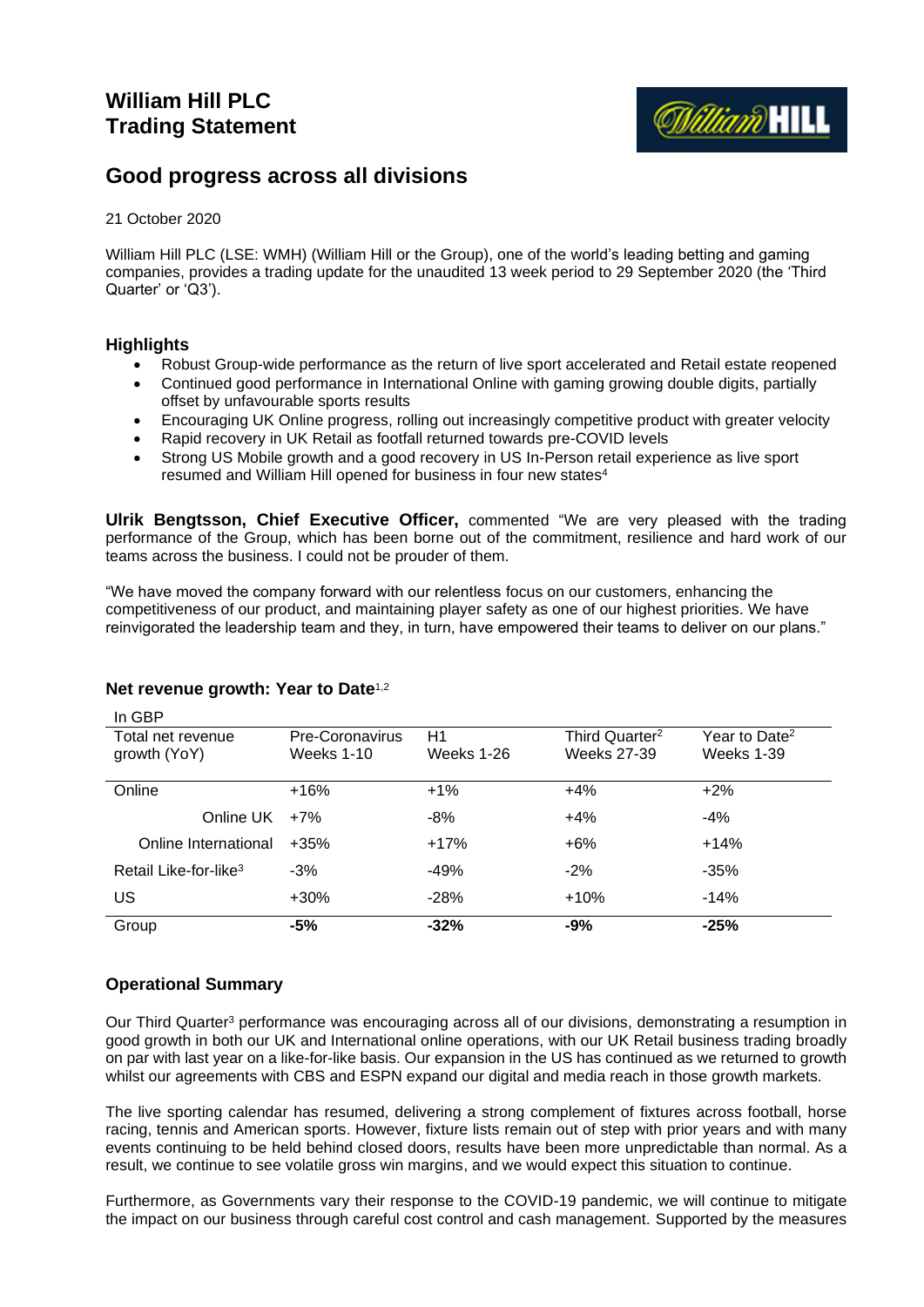we have taken to enhance our strategic and financial flexibility, we are well placed to navigate the principle risks of the global economic outlook and the increasing burden of gaming regulation.

#### **Online**

International Online gaming delivered an updated version of our Mr Green live casino, offering an improved player experience across multiple regions, including implementation of several industry leading games. We launched new applications to deliver local offers in several core markets, helping to drive double digit gaming net revenue growth during the period.

In UK Online gaming we continued to add new features, making incremental improvements to our new gaming product. In sports betting, our new betslip was introduced before the start of the new English Premier League season. This is the first significant update of our UK architecture in five years and has made placing a bet quicker and more intuitive, while allowing for rapid implementation of new features.

Customer protection has remained a high priority throughout the Coronavirus pandemic. The enhanced safety measures we introduced during lockdown have been maintained, with gaming net revenue growth reflecting the implementation of strong guard rails throughout the period. In addition, we have added a 1-hour session reminder to all our gaming customers. We have continued to engage proactively with the Government and other interested parties in anticipation of the Gambling Review which we now expect to be launched in the coming weeks.

In Germany, a transitional regime has been agreed by 16 German federal states (Lander) in relation to gaming, which applied as of 15 October 2020, ahead of implementation of an Interstate Treaty in 2021. Several measures have been implemented, including deposit limits of EUR1,000 per month and the removal of live casino. The sports betting licencing process has also restarted and the Group is actively pursuing applications for those licences. With a multi-brand approach and returning advertising capabilities, we anticipate the EBITDA contribution from Germany for 2021, will be reduced by c.£10m after mitigations.

#### **Retail**

Following a phased reopening of the estate, UK Retail, where we operated 1,414 shops during the period, delivered a good performance. Our agile response to the fluid trading environment and previous actions to right size the estate, have proved timely and appropriate. Our popular retail format saw footfall return towards pre-COVID levels, as customers migrated within the smaller estate, and the extensive measures we took to make them feel safe benefitted both footfall and staking levels. The strategic alignment of our UK Online and Retail operations commenced, as we deliver on the next logical step in the development of the UK business to offer our customers a seamless experience.

In light of the good performance and our decisive actions to preserve cash, protect liquidity and strengthen the balance sheet, we have committed to repay the Coronavirus Job Retention Scheme monies, amounting to £24.5m.

During Q3, several regions experienced local lockdowns, while our estate in Scotland operated under restricted conditions until the use of gaming machines was re-instated on 24 August. We will continue to implement central government and local authority guidelines, maintaining our focus on the welfare of our customers and colleagues, and ensuring our staff continue to receive their full salary.

With respect to further local lockdowns we estimate that, on average, the closure of 100 shops for four weeks would reduce EBITDA by c.£2m, excluding the benefit from any job support schemes for which the Group may be eligible. At the current time, c.10% of our retail estate is located in regions where the local COVID-19 alert level is classified as 'very high' as defined by the latest Government disclosure.

#### **US**

Sports content and the In-Person retail experience were slower to resume in the US, with MLB, NBA and NHL only recommencing their 2020 seasons late in July. We are now live in 14 states<sup>4</sup>, having opened in Colorado, Illinois, Michigan and Washington D.C. during Q3 and Pennsylvania during October. Wagering growth was strong, taking 72% of handle through mobile channels.

We were pleased to extend our media and digital presence to include ESPN through a multi-year co-exclusive agreement signed by our partner, Caesars Entertainment. In combination with the exclusive deal signed with CBS in February, William Hill US now has access to two of the top sports media brands in North America.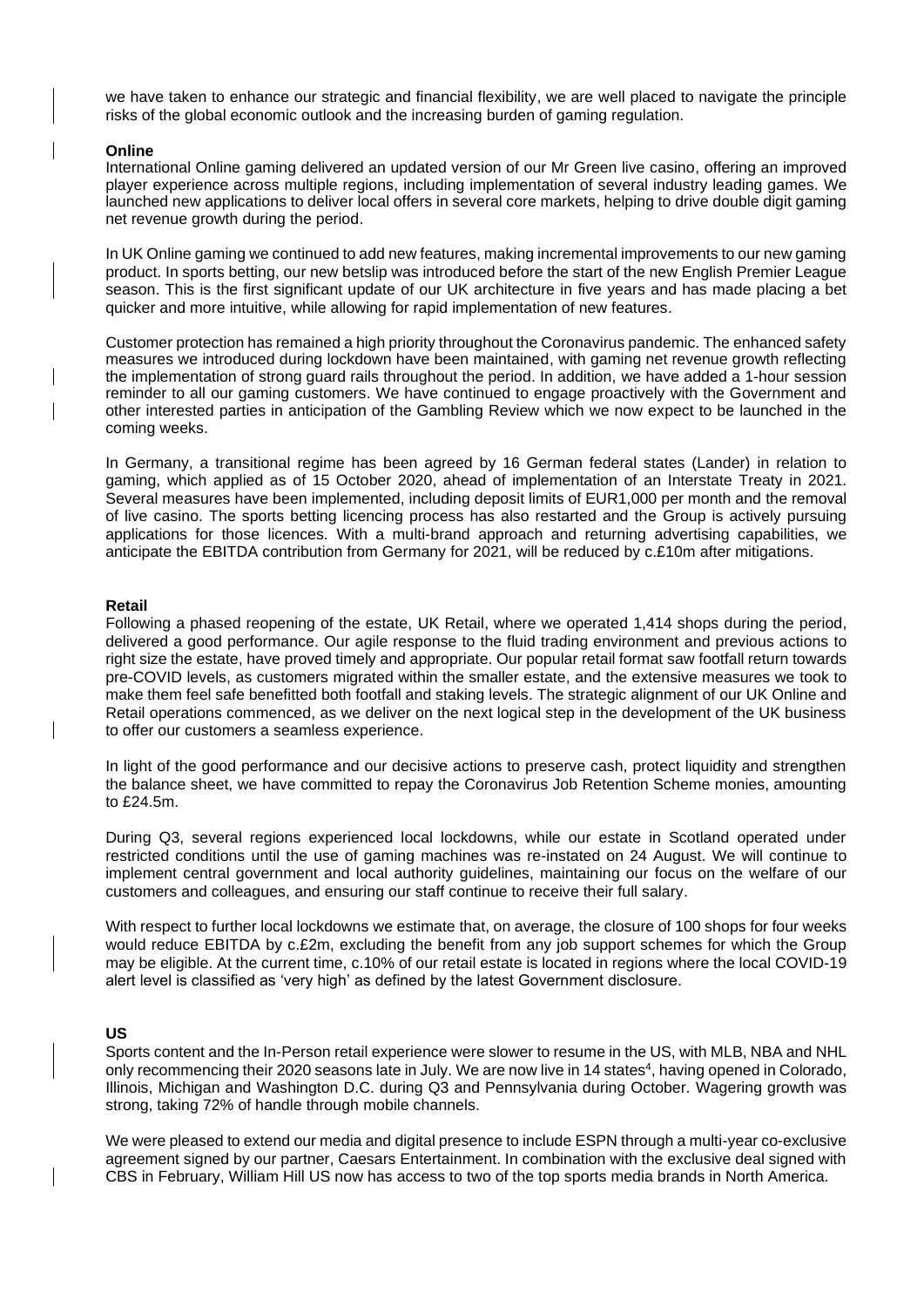We also completed the acquisition of Cantor sports books and commenced the integration of Caesar's In-Person retail sports books. Following the full integration of the Caesars' sports books, we will operate more than 170 venues across 15 states, of which the majority will have a mobile William Hill presence.

| In GBP                            | Total net<br>revenue | Gaming net<br>revenue | Sportsbook<br>amounts | Sportsbook<br>gross win | Change in<br>gross win |
|-----------------------------------|----------------------|-----------------------|-----------------------|-------------------------|------------------------|
|                                   |                      |                       | wagered               | margin                  | margin                 |
| Online                            | $+4%$                | $+8\%$                | $+3%$                 | 7.9%                    | $-0.3$ ppts            |
| Online UK                         | $+4%$                |                       |                       |                         |                        |
| Online International              | $+6%$                |                       |                       |                         |                        |
| Retail Like-for-like <sup>3</sup> | $-2%$                | $+2\%$                | $-4%$                 | 18.2%                   | $+0.0$ ppts            |
| US                                | $+10%$               | $+ > 100\%$           | $+55%$                | 5.5%                    | $-1.9$ ppts            |
| Group                             | $-9%$                | -5%                   | $+4%$                 |                         |                        |

### **Operating Performance<sup>1</sup> : 13 week period to 29 September 2020<sup>2</sup>**

# **VAT recovery and Revolving Credit Facility**

During the first half of 2020, HMRC confirmed it would not appeal the refund of VAT incorrectly applied to certain gaming machines. We have received elements pertaining to our claim and expect to receive the balance of the refund imminently. During Q3, we repaid the revolving credit facility and, as a consequence, we remain on target to achieve net debt/EBITDA of 1-2x by the year end.

### **Recommended cash acquisition**

On 30 September 2020, the boards of William Hill, Caesars and Caesars UK Bidco announced that they had reached agreement on the terms of a recommended cash offer by Caesars UK Bidco for William Hill, pursuant to which William Hill shareholders will be entitled to receive 272 pence in cash for each William Hill share. The offer is conditional on, amongst other things, shareholder approval and the obtaining of certain regulatory consents.

The recommended cash offer is proposed to be effected by way of a scheme of arrangement under Part 26 of the Companies Act 2006. Further details of that scheme of arrangement will be released by the Group in due course.

#### **Notes**

In GBP

- 1. Growth rates are based on statutory results unless stated otherwise.
- 2. For the purpose of this trading update, the Third Quarter refers to the 13 week period from 1 July 2020 to 29 September 2020 and compares to 13 week period from 3 July 2019 to 1 October 2019.
- 3. Like-for-like (LFL) presents the cumulative results for the period on a same-shops basis (excluding those permanently closed in the prior and current year, predominantly 713 shops closed in Q3 2019 and 119 closed in H1 2020, but including those temporarily closed due to Covid-19).
- 4. When referring to states this includes Washington D.C.

OAM: Additional Regulated Information William Hill LEI: 213800MDW41W5UZQIX82

#### **Enquiries**

| <u>—…q………</u>    |                                                                                                          |                                                        |
|------------------|----------------------------------------------------------------------------------------------------------|--------------------------------------------------------|
| William Hill     | Louise Turner-Smith, Director of Investor Relations<br>Alison Cole, Director of Corporate Communications | Tel: +44 (0) 20 7612 3251<br>Tel: +44 (0) 20 7612 3233 |
| <b>Brunswick</b> | Andrew Porter / Samantha Chiene                                                                          | Tel: +44 (0) 20 7404 5959                              |